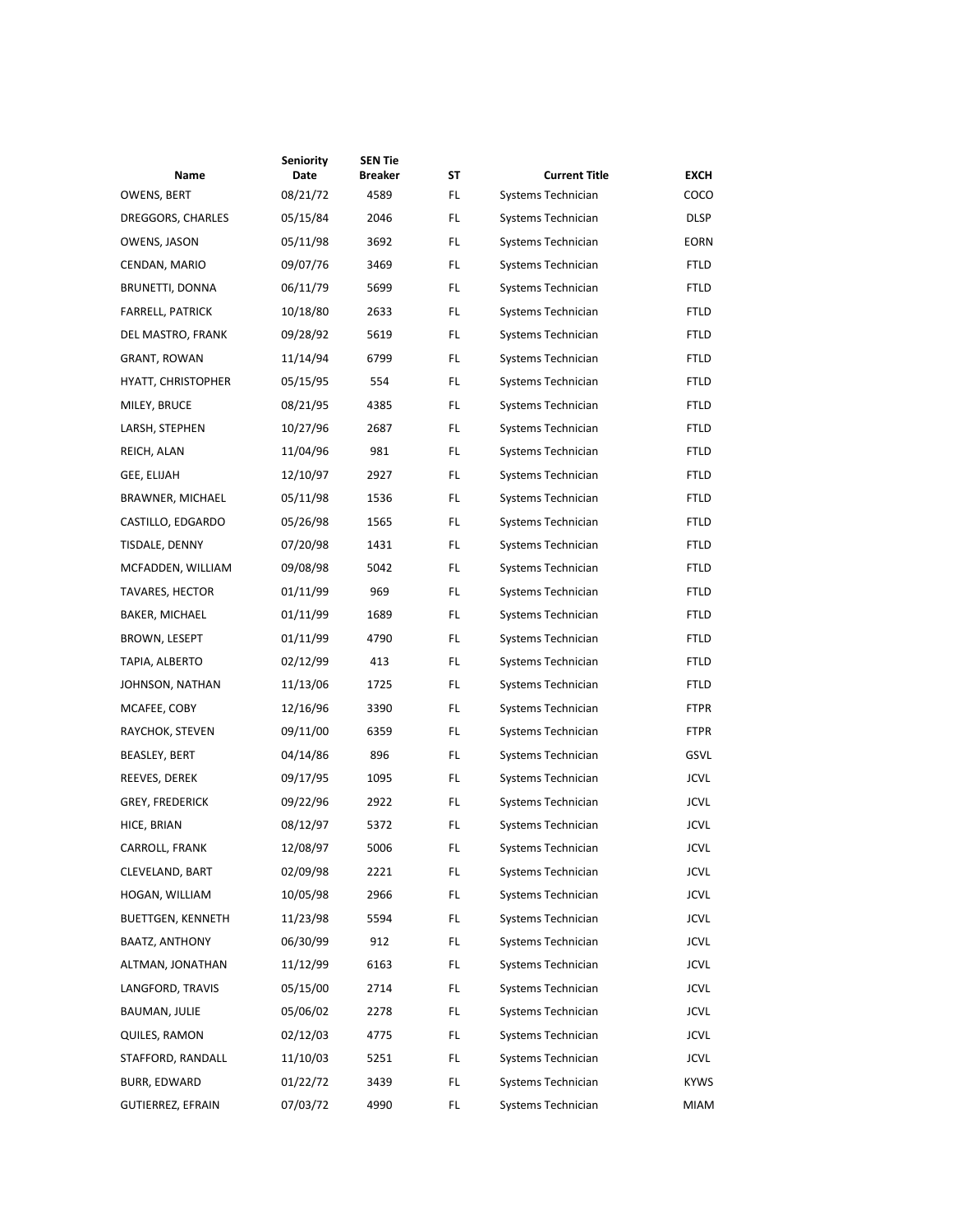| VILLAVICENCIO, OSVALDO | 03/11/77 | 5724 | FL  | Systems Technician | MIAM        |
|------------------------|----------|------|-----|--------------------|-------------|
| PONCE, HUMBERTO        | 08/01/77 | 4604 | FL  | Systems Technician | MIAM        |
| PEREZ, HENRY           | 11/05/80 | 1657 | FL  | Systems Technician | <b>MIAM</b> |
| PERRY, ANTHONY         | 06/10/86 | 5749 | FL  | Systems Technician | MIAM        |
| SIMPSON, BERTRAM       | 04/03/89 | 5963 | FL  | Systems Technician | MIAM        |
| YANES, LEE             | 09/20/93 | 4904 | FL  | Systems Technician | MIAM        |
| PONCE, DAVID           | 02/07/94 | 4002 | FL  | Systems Technician | <b>MIAM</b> |
| BATISTA, EDUARDO       | 10/03/94 | 5163 | FL  | Systems Technician | MIAM        |
| GOMEZ, CHRISTIAN       | 12/05/94 | 1202 | FL  | Systems Technician | MIAM        |
| JIMENEZ, JOSE          | 12/05/94 | 5770 | FL  | Systems Technician | MIAM        |
| PEREZ, RAFAEL          | 03/09/98 | 4273 | FL  | Systems Technician | <b>MIAM</b> |
| CADIZ, ROGER           | 01/04/99 | 6721 | FL  | Systems Technician | MIAM        |
| SAN ROMAN, ALEXANDER   | 01/11/99 | 1269 | FL  | Systems Technician | MIAM        |
| KLEIN, JAMES           | 01/11/99 | 6079 | FL  | Systems Technician | MIAM        |
| <b>BENEDIT, THOMAS</b> | 02/01/99 | 2290 | FL  | Systems Technician | <b>MIAM</b> |
| LISTE, ERNESTO         | 07/12/07 | 3636 | FL  | Systems Technician | MIAM        |
| GONZALEZ, DELFIN       | 11/12/12 | 6889 | FL  | Systems Technician | MIAM        |
| WILSON, SHAWN          | 10/28/13 | 6579 | FL  | Systems Technician | MIAM        |
| STATA, PHYLLIS         | 01/04/90 | 6952 | FL  | Systems Technician | ORLD        |
| AVERY, JONATHAN        | 05/01/93 | 3197 | FL  | Systems Technician | ORLD        |
| HAASE, DOUGLAS         | 04/17/95 | 1632 | FL  | Systems Technician | ORLD        |
| WORKMAN, KENNETH       | 07/03/95 | 4730 | FL  | Systems Technician | ORLD        |
| DELOUISE, JERRY        | 07/29/96 | 4640 | FL  | Systems Technician | ORLD        |
| HOREL, THOMAS          | 04/10/98 | 6592 | FL  | Systems Technician | ORLD        |
| BRANSON, DAVID         | 08/17/98 | 317  | FL  | Systems Technician | ORLD        |
| FOX, DONALD            | 10/12/98 | 4190 | FL  | Systems Technician | ORLD        |
| GRENON, JOSEPH         | 01/04/99 | 1878 | FL  | Systems Technician | ORLD        |
| LAWRENCE, AARON        | 03/29/99 | 4374 | FL  | Systems Technician | ORLD        |
| DOSS, BRIAN            | 04/05/99 | 3470 | FL  | Systems Technician | ORLD        |
| BAKER, DAVID           | 06/28/99 | 1409 | FL  | Systems Technician | ORLD        |
| NGUYEN, HUNG           | 02/21/00 | 6012 | FL  | Systems Technician | ORLD        |
| CRUZ, ARIEL            | 02/09/01 | 5010 | FL  | Systems Technician | ORLD        |
| WELLS, DAVID           | 10/20/03 | 6499 | FL  | Systems Technician | ORLD        |
| MARQUEZ, ARMANDO       | 06/01/06 | 5532 | FL  | Systems Technician | ORLD        |
| WUEST, GARY            | 03/27/11 | 4222 | FL  | Systems Technician | ORLD        |
| COLQUITT, SHARON       | 12/09/92 | 1510 | FL  | Systems Technician | <b>PNCY</b> |
| WYCHUNAS, CHARLES      | 05/04/99 | 343  | FL  | Systems Technician | <b>PNCY</b> |
| RIERA-GOMEZ, ALBERTO   | 11/06/91 | 1754 | FL  | Systems Technician | <b>PNSC</b> |
| <b>BRATCHER, CRAIG</b> | 01/11/93 | 5411 | FL  | Systems Technician | <b>PNSC</b> |
| KING, GEORGE           | 07/06/99 | 1588 | FL  | Systems Technician | PNSC        |
| HARRIS, JEFF           | 07/26/94 | 5306 | FL  | Systems Technician | TAMP        |
| FLAHERTY, DENNIS       | 04/20/98 | 2779 | FL  | Systems Technician | TAMP        |
| DYE, JOSHUA            | 12/08/00 | 5742 | FL. | Systems Technician | TAMP        |